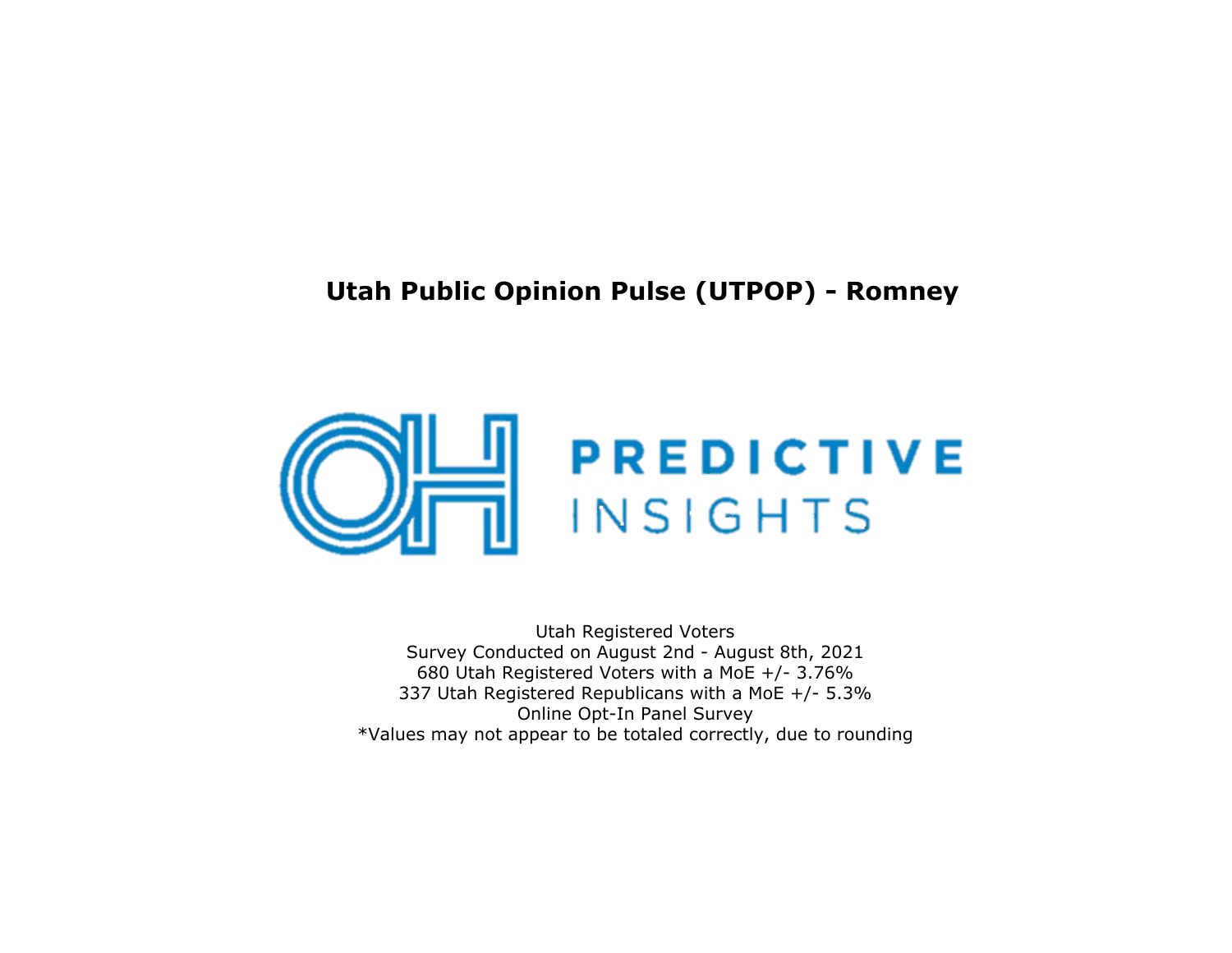| Gender           | <b>Total</b> |                     |              |
|------------------|--------------|---------------------|--------------|
| Sample Size      | 680          | Race/Ethnicity      | <b>Total</b> |
|                  |              | Sample Size         | 680          |
| Male<br>Column % | 49%          | White, non-Hispanic |              |
| <b>Female</b>    |              | Column %            | 88%          |
| Column %         | 51%          | <b>Hispanic</b>     |              |
|                  |              | Column %            | 9%           |
|                  |              | <b>Other</b>        |              |
|                  |              | Column %            | 3%           |
|                  |              |                     |              |

| Region                              | Total           |
|-------------------------------------|-----------------|
| Sample Size                         | 680             |
| <b>Salt Lake County</b><br>Column % | 35%             |
| <b>Utah County</b><br>Column %      | <b>20%</b>      |
| <b>North Rural</b><br>Column %      | 26%             |
| <b>South Rural</b><br>Column %      | 19 <sub>%</sub> |
|                                     |                 |

| Age                       | <b>Total</b> | Party Combined         | <b>Total</b> | <b>Education Combined</b>           | <b>Total</b> |
|---------------------------|--------------|------------------------|--------------|-------------------------------------|--------------|
| Sample Size               | 680          | Sample Size            | 680          | Sample Size                         | 680          |
| 17 or younger<br>Column % | 0%           | <b>REP</b><br>Column % | 50%          | <b>HS or Less</b><br>Column %       | 25%          |
| 18-34<br>Column %         | 33%          | <b>DEM</b><br>Column % | 15%          | <b>Some College</b><br>Column %     | 41%          |
| 35-44<br>Column %         | 19%          | <b>IND</b><br>Column % | 36%          | <b>College Graduate</b><br>Column % | 23%          |
| $45 - 54$<br>Column %     | 15%          |                        |              | Postgraduate<br>Column %            | 11%          |
| 55-64                     |              |                        |              |                                     |              |

Regional Definitions

 North Rural: Box Elder County, Cache County, Daggett County, Davis County, Kane County, Morgan County, Rich County, Weber County South Rural: Beaver County, Carbon County, Duchesne County, Emery County, Garfield County, Grand County, Iron County, Juab County, Millard County, Piute County, San Juan County, Sanpete County, Sevier County, Summit County, Tooele County, Uintah County, Wasatch County, Washington County, Wayne County

Column %

**65+**Column %

% and the  $14\%$ 

 $\%$  18%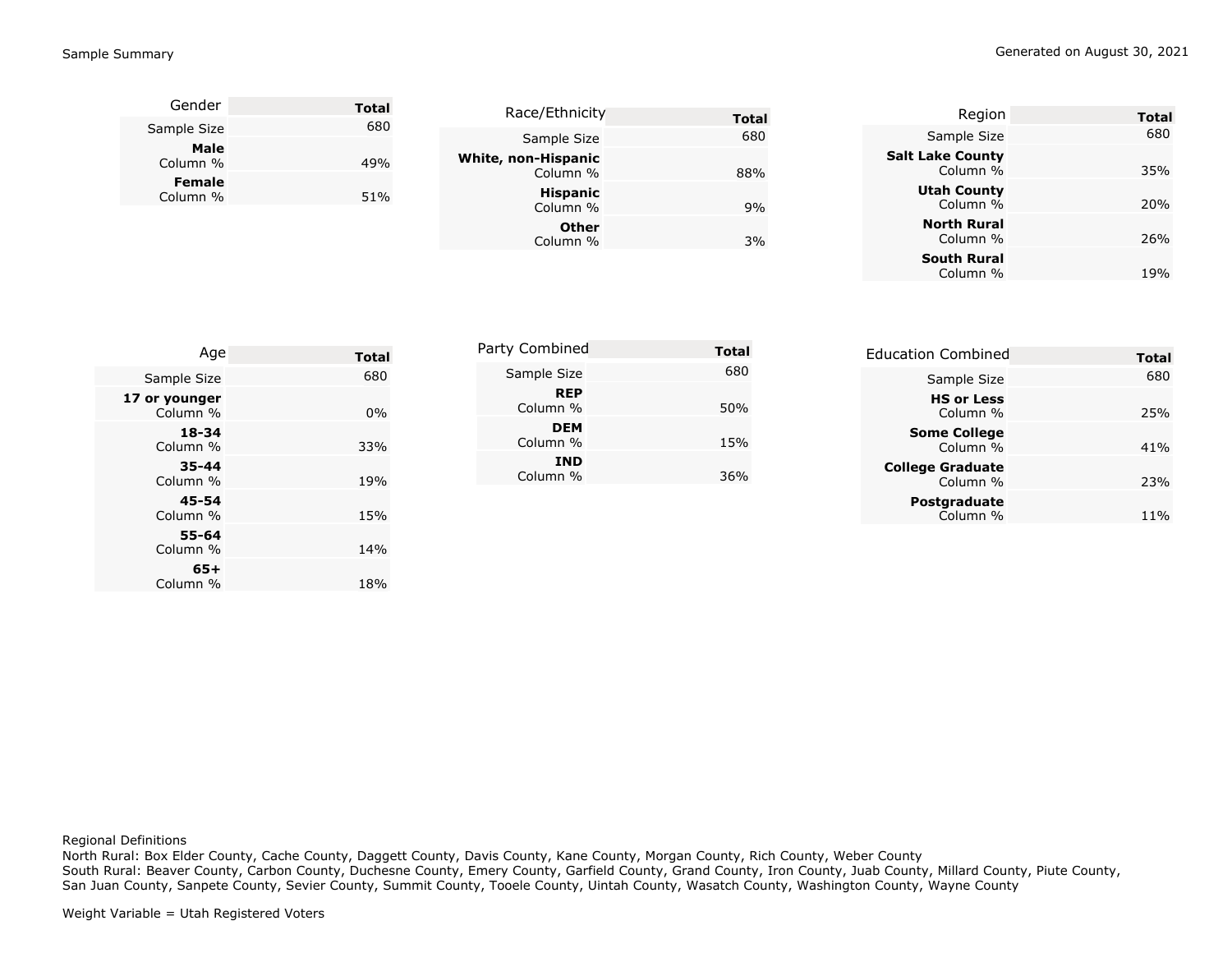# Table of contents

# **Survey**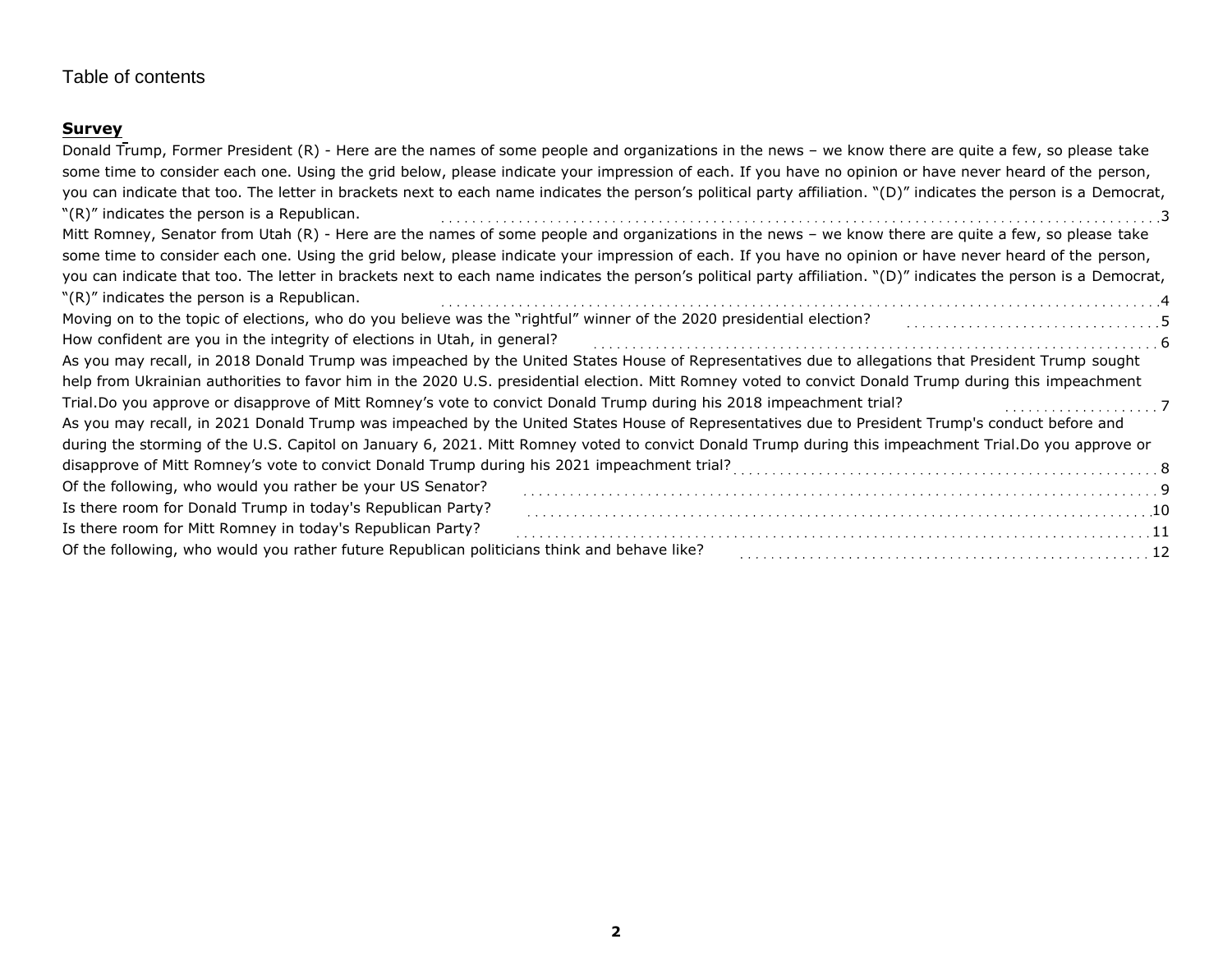Donald Trump, Former President (R) - Here are the names of some people and organizations in the news – we know there are quite a few, so please take<br>some time to consider each one. Using the grid below, please indicate you

|                                         | <b>Total</b> | Gender |     |                                             |                       | <b>Region</b>                |                | <b>Age Combined</b> |       | <b>Party Combined</b> |            |            | <b>Race/Ethnicity</b> |                                 |       |
|-----------------------------------------|--------------|--------|-----|---------------------------------------------|-----------------------|------------------------------|----------------|---------------------|-------|-----------------------|------------|------------|-----------------------|---------------------------------|-------|
|                                         | Total        | Male   |     | <b>Salt</b><br>Lake<br><b>Female County</b> | Utah<br><b>County</b> | <b>North</b><br><b>Rural</b> | South<br>Rural | $18 - 54$           | $55+$ | <b>REP</b>            | <b>DEM</b> | <b>IND</b> | White,<br>non-<br>C   | Hispani Hispani<br>$\mathbf{C}$ | Other |
| Sample Size                             | 680          | 331    | 349 | 240                                         | 134                   | 174                          | 132            | 459                 | 221   | 337                   | 100        | 243        | 600                   | 62                              | 18    |
| <b>Very Favorable</b><br>Column %       | 23%          | 27%    | 20% | 18%                                         | 24%                   | 25%                          | 33%            | 24%                 | 22%   | 38%                   | 2%         | 13%        | 24%                   | 23%                             | 8%    |
| <b>Somewhat Favorable</b><br>Column %   | 22%          | 21%    | 24% | 18%                                         | 28%                   | 28%                          | 18%            | 21%                 | 25%   | 31%                   | 5%         | 18%        | 24%                   | 13%                             | 13%   |
| <b>Somewhat Unfavorable</b><br>Column % | 11%          | 11%    | 11% | 13%                                         | 11%                   | 8%                           | 13%            | 13%                 | 8%    | 9%                    | 7%         | 16%        | 11%                   | 10%                             | 21%   |
| <b>Very Unfavorable</b><br>Column %     | 39%          | 38%    | 41% | 49%                                         | 35%                   | 36%                          | 31%            | 37%                 | 44%   | 21%                   | 82%        | 48%        | 39%                   | 46%                             | 49%   |
| <b>No Opinion</b><br>Column %           | 3%           | 3%     | 3%  | 2%                                          | 2%                    | 3%                           | 4%             | 4%                  | $1\%$ | 2%                    | 4%         | 4%         | 2%                    | 6%                              | 7%    |
| <b>Never Heard of</b><br>Column %       | $0\%$        | $1\%$  | 0%  | $1\%$                                       | 0%                    | 0%                           | $0\%$          | $1\%$               | 0%    | $0\%$                 | 0%         | $1\%$      | 0%                    | $1\%$                           | $1\%$ |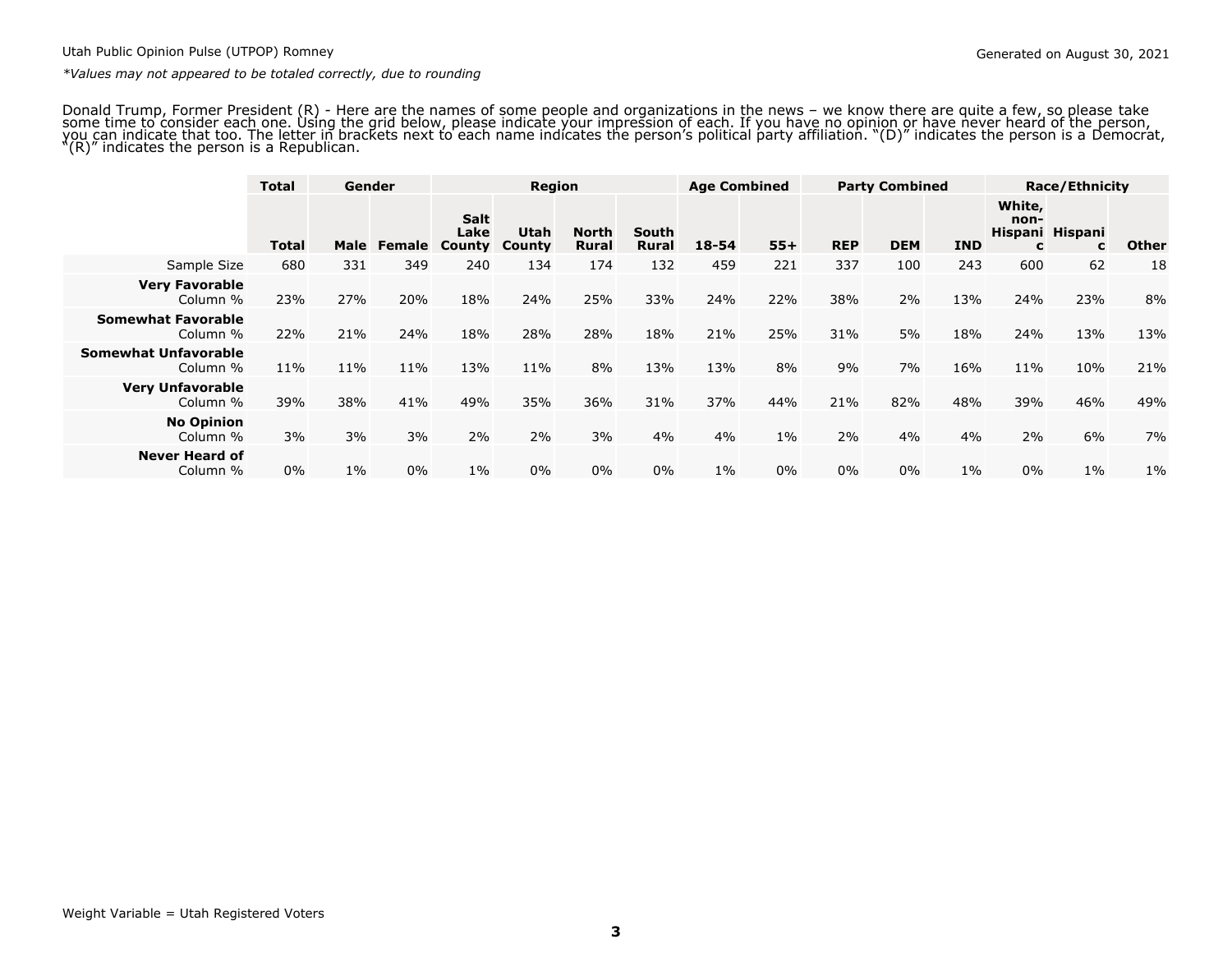Mitt Romney, Senator from Utah (R) - Here are the names of some people and organizations in the news – we know there are quite a few, so please take<br>some time to consider each one. Using the grid below, please indicate you

|                                         | <b>Total</b> | Gender |       | <b>Region</b>                               |                       |                              | <b>Age Combined</b> |           | <b>Party Combined</b> |            |            | <b>Race/Ethnicity</b> |                     |                                 |              |
|-----------------------------------------|--------------|--------|-------|---------------------------------------------|-----------------------|------------------------------|---------------------|-----------|-----------------------|------------|------------|-----------------------|---------------------|---------------------------------|--------------|
|                                         | Total        | Male   |       | <b>Salt</b><br>Lake<br><b>Female County</b> | Utah<br><b>County</b> | <b>North</b><br><b>Rural</b> | South<br>Rural      | $18 - 54$ | $55+$                 | <b>REP</b> | <b>DEM</b> | <b>IND</b>            | White,<br>non-<br>c | Hispani Hispani<br>$\mathbf{C}$ | <b>Other</b> |
| Sample Size                             | 680          | 331    | 349   | 240                                         | 134                   | 174                          | 132                 | 459       | 221                   | 337        | 100        | 243                   | 600                 | 62                              | 18           |
| <b>Very Favorable</b><br>Column %       | 17%          | 19%    | 15%   | 16%                                         | 21%                   | 21%                          | 10%                 | 17%       | 18%                   | 22%        | 14%        | 11%                   | 18%                 | 10%                             | 7%           |
| <b>Somewhat Favorable</b><br>Column %   | 32%          | 30%    | 34%   | 35%                                         | 32%                   | 30%                          | 28%                 | 34%       | 28%                   | 26%        | 40%        | 36%                   | 31%                 | 34%                             | 42%          |
| <b>Somewhat Unfavorable</b><br>Column % | 24%          | 22%    | 27%   | 28%                                         | 22%                   | 21%                          | 23%                 | 22%       | 28%                   | 24%        | 27%        | 23%                   | 25%                 | 20%                             | 26%          |
| <b>Very Unfavorable</b><br>Column %     | 20%          | 23%    | 18%   | 15%                                         | 16%                   | 20%                          | 35%                 | 18%       | 25%                   | 22%        | 14%        | 21%                   | 21%                 | 16%                             | 14%          |
| <b>No Opinion</b><br>Column %           | 5%           | 5%     | 6%    | 5%                                          | 7%                    | 7%                           | 3%                  | 7%        | 2%                    | 5%         | 5%         | 7%                    | 4%                  | 19%                             | 11%          |
| <b>Never Heard of</b><br>Column %       | $1\%$        | 2%     | $1\%$ | 2%                                          | 2%                    | $1\%$                        | $0\%$               | 2%        | 0%                    | $1\%$      | $0\%$      | 3%                    | $1\%$               | $1\%$                           | $1\%$        |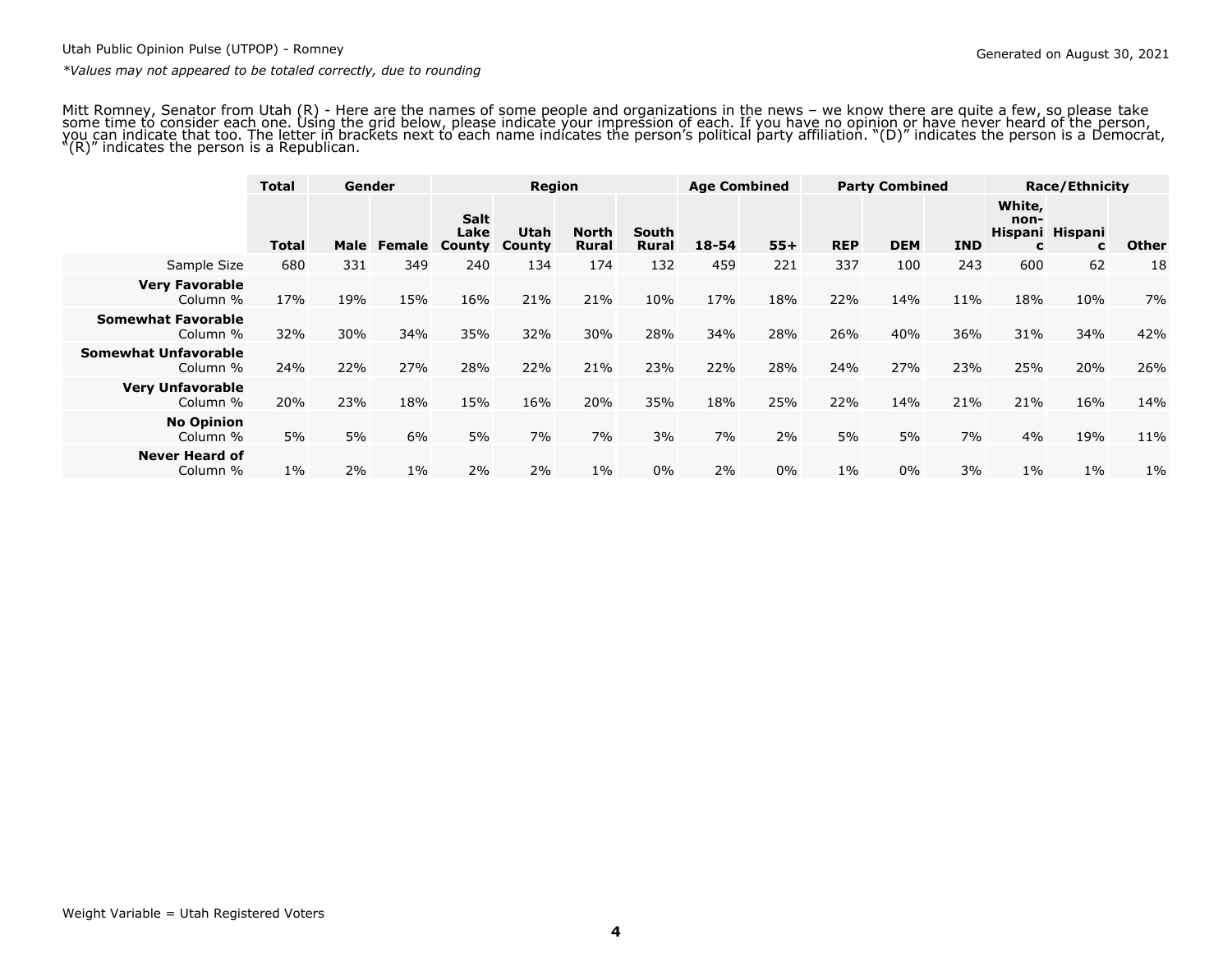# Moving on to the topic of elections, who do you believe was the "rightful" winner of the 2020 presidential election?

|                                 | <b>Total</b> |     | Gender      |                        | Region         |                |                              | <b>Age Combined</b> |       | <b>Party Combined</b> |            |            | <b>Race/Ethnicity</b> |                      |              |  |
|---------------------------------|--------------|-----|-------------|------------------------|----------------|----------------|------------------------------|---------------------|-------|-----------------------|------------|------------|-----------------------|----------------------|--------------|--|
|                                 | <b>Total</b> |     | Male Female | Salt<br>Lake<br>County | Utah<br>County | North<br>Rural | <b>South</b><br><b>Rural</b> | $18 - 54$           | $55+$ | <b>REP</b>            | <b>DEM</b> | <b>IND</b> | White,<br>non-<br>C   | Hispani Hispani<br>c | <b>Other</b> |  |
| Sample Size                     | 680          | 331 | 349         | 240                    | 134            | 174            | 132                          | 459                 | 221   | 337                   | 100        | 243        | 600                   | 62                   | 18           |  |
| Joe Biden<br>Column %           | 55%          | 58% | 52%         | 64%                    | 51%            | 52%            | 46%                          | 56%                 | 54%   | 39%                   | 93%        | 61%        | 53%                   | 67%                  | 65%          |  |
| <b>Donald Trump</b><br>Column % | 30%          | 31% | 30%         | 22%                    | 29%            | 34%            | 43%                          | 29%                 | 33%   | 44%                   | 4%         | 22%        | 31%                   | 25%                  | 19%          |  |
| <b>Unsure</b><br>Column %       | 15%          | 11% | 18%         | 15%                    | 20%            | 14%            | 10%                          | 15%                 | 13%   | 17%                   | 3%         | 17%        | 15%                   | 8%                   | 16%          |  |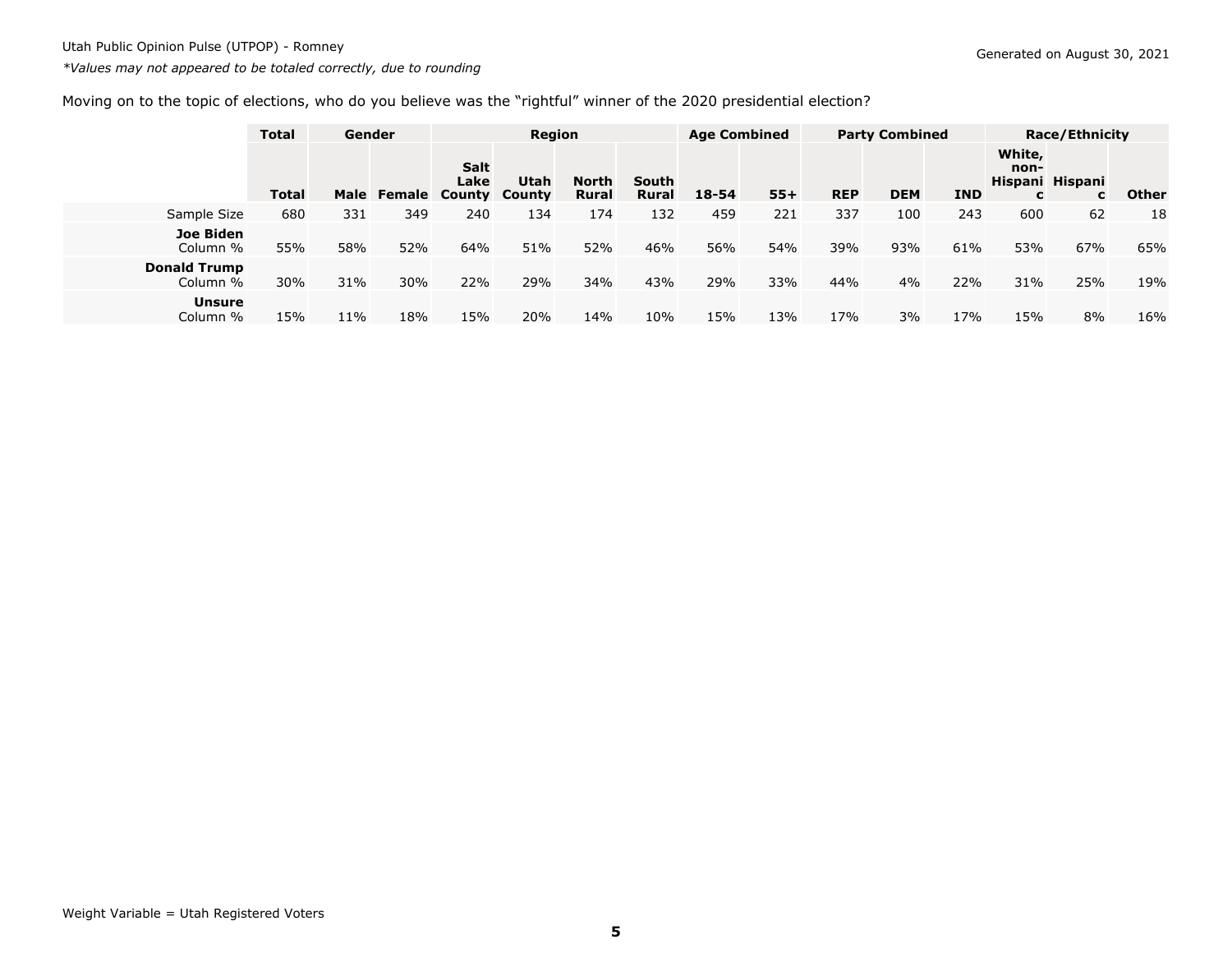# How confident are you in the integrity of elections in Utah, in general?

|                                         | <b>Total</b> | Gender |     |                                             | Region                       |                |                       | <b>Age Combined</b> |       | <b>Party Combined</b> |            |            | <b>Race/Ethnicity</b> |                      |              |
|-----------------------------------------|--------------|--------|-----|---------------------------------------------|------------------------------|----------------|-----------------------|---------------------|-------|-----------------------|------------|------------|-----------------------|----------------------|--------------|
|                                         | <b>Total</b> | Male   |     | <b>Salt</b><br>Lake<br><b>Female County</b> | <b>Utah</b><br><b>County</b> | North<br>Rural | South<br><b>Rural</b> | $18 - 54$           | $55+$ | <b>REP</b>            | <b>DEM</b> | <b>IND</b> | White,<br>non-<br>c   | Hispani Hispani<br>C | <b>Other</b> |
| Sample Size                             | 680          | 331    | 349 | 240                                         | 134                          | 174            | 132                   | 459                 | 221   | 337                   | 100        | 243        | 600                   | 62                   | 18           |
| <b>Extremely confident</b><br>Column %  | 44%          | 50%    | 38% | 49%                                         | 36%                          | 49%            | 36%                   | 42%                 | 47%   | 41%                   | 61%        | 40%        | 44%                   | 44%                  | 31%          |
| <b>Moderately confident</b><br>Column % | 28%          | 27%    | 29% | 25%                                         | 37%                          | 25%            | 30%                   | 28%                 | 29%   | 30%                   | 23%        | 28%        | 28%                   | 20%                  | 47%          |
| Somewhat confident<br>Column %          | 16%          | 10%    | 21% | 14%                                         | 15%                          | 13%            | 23%                   | 17%                 | 13%   | 16%                   | 8%         | 19%        | 15%                   | 24%                  | 15%          |
| <b>Not too confident</b><br>Column %    | 9%           | 9%     | 8%  | 10%                                         | 7%                           | 9%             | 8%                    | 9%                  | 7%    | 9%                    | 6%         | 10%        | 9%                    | 9%                   | 7%           |
| Not confident at all<br>Column %        | 4%           | 4%     | 4%  | 2%                                          | 5%                           | 5%             | 4%                    | 4%                  | 3%    | 4%                    | 2%         | 4%         | 4%                    | 2%                   | $0\%$        |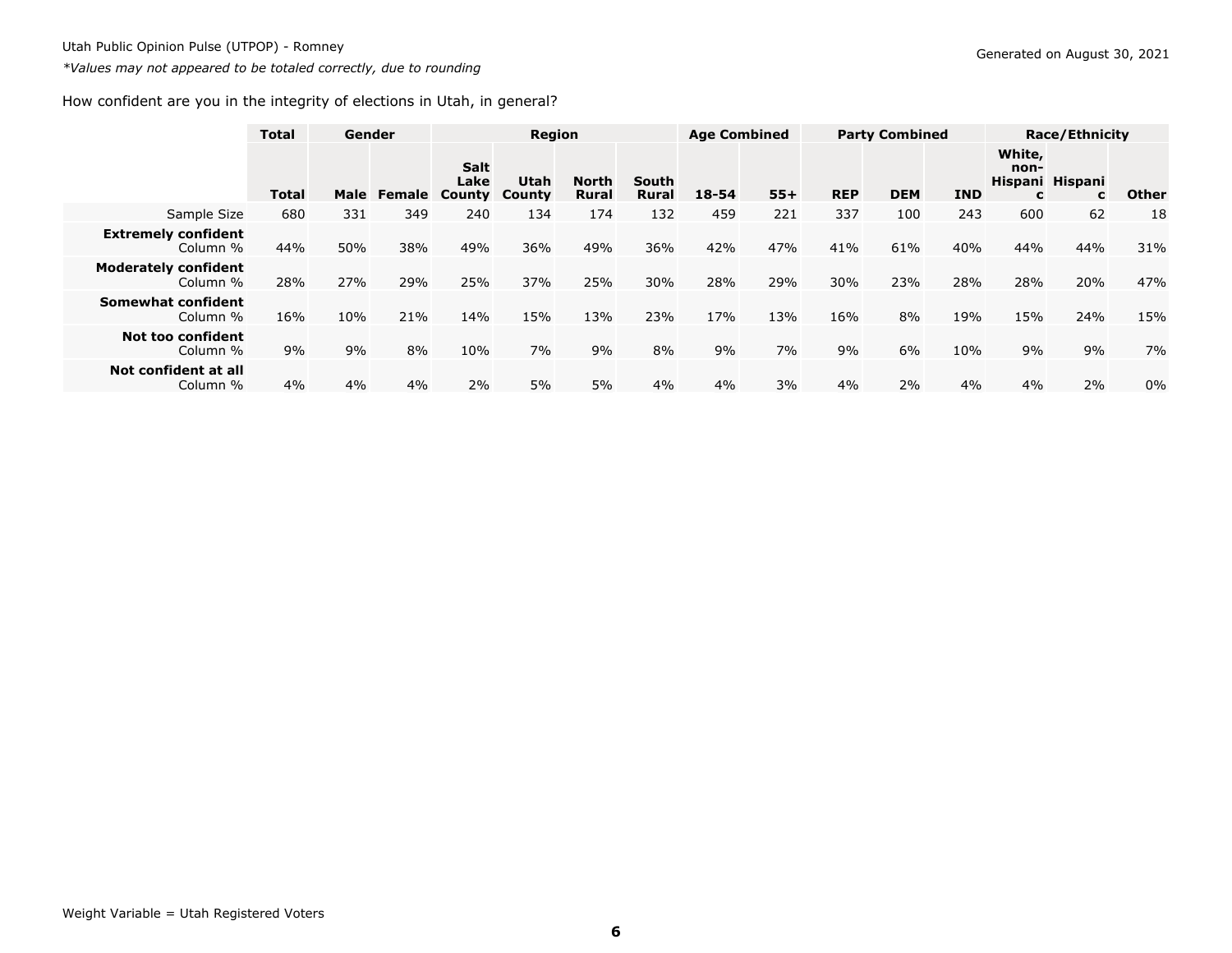As you may recall, in 2018 Donald Trump was impeached by the United States House of Representatives due to allegations that President Trump sought help from Ukrainian authorities to favor him in the 2020 U.S. presidential election. Mitt Romney voted to convict Donald Trump during thisimpeachment Trial.Do you approve or disapprove of Mitt Romney's vote to convict Donald Trump during his 2018 impeachment trial?

|                                        | <b>Total</b> |     | Gender             |                     |                              | <b>Region</b>                |                       | <b>Age Combined</b> |       | <b>Party Combined</b> |            |            | <b>Race/Ethnicity</b>                  |     |              |
|----------------------------------------|--------------|-----|--------------------|---------------------|------------------------------|------------------------------|-----------------------|---------------------|-------|-----------------------|------------|------------|----------------------------------------|-----|--------------|
|                                        | <b>Total</b> |     | Male Female County | <b>Salt</b><br>Lake | <b>Utah</b><br><b>County</b> | <b>North</b><br><b>Rural</b> | South<br><b>Rural</b> | $18 - 54$           | $55+$ | <b>REP</b>            | <b>DEM</b> | <b>IND</b> | White,<br>non-<br>Hispani Hispani<br>C | C   | <b>Other</b> |
| Sample Size                            | 680          | 331 | 349                | 240                 | 134                          | 174                          | 132                   | 459                 | 221   | 337                   | 100        | 243        | 600                                    | 62  | 18           |
| <b>Strongly Approve</b><br>Column %    | 37%          | 37% | 36%                | 47%                 | 35%                          | 36%                          | 21%                   | 35%                 | 40%   | 22%                   | 73%        | 43%        | 36%                                    | 41% | 55%          |
| <b>Somewhat Approve</b><br>Column %    | 12%          | 14% | 9%                 | 7%                  | 12%                          | 14%                          | 16%                   | 14%                 | 7%    | 13%                   | 10%        | 11%        | 11%                                    | 23% | 4%           |
| <b>Somewhat Disapprove</b><br>Column % | 9%           | 8%  | 10%                | 9%                  | 11%                          | 11%                          | 7%                    | 9%                  | 9%    | 11%                   | 8%         | 7%         | 10%                                    | 4%  | 8%           |
| <b>Strongly Disapprove</b><br>Column % | 31%          | 33% | 28%                | 23%                 | 31%                          | 33%                          | 40%                   | 28%                 | 37%   | 44%                   | 2%         | 23%        | 32%                                    | 17% | 16%          |
| <b>No Opinion</b><br>Column %          | 12%          | 7%  | 17%                | 14%                 | 12%                          | 6%                           | 16%                   | 14%                 | 7%    | 10%                   | 8%         | 16%        | 11%                                    | 15% | 17%          |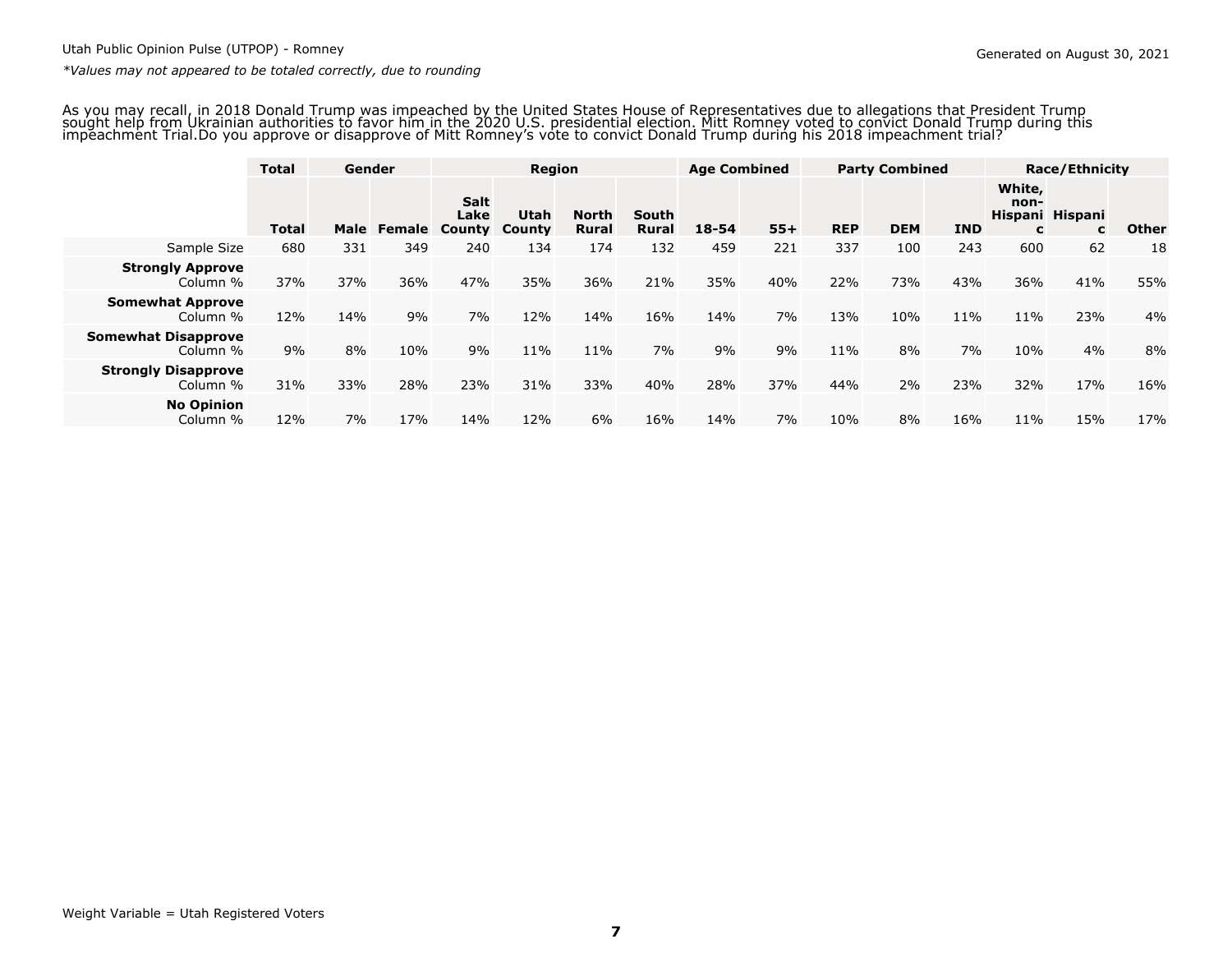As you may recall, in 2021 Donald Trump was impeached by the United States House of Representatives due to President Trump's conduct before and during the storming of the U.S. Capitol on January 6, 2021. Mitt Romney voted to convict Donald Trump during this impeachment Trial.Do you approve ordisapprove of Mitt Romney's vote to convict Donald Trump during his 2021 impeachment trial?

|                                        | <b>Total</b> | Gender |             |                                      | <b>Region</b>                |                              | <b>Age Combined</b> |           | <b>Party Combined</b> |            |            | <b>Race/Ethnicity</b> |                     |                      |              |
|----------------------------------------|--------------|--------|-------------|--------------------------------------|------------------------------|------------------------------|---------------------|-----------|-----------------------|------------|------------|-----------------------|---------------------|----------------------|--------------|
|                                        | <b>Total</b> |        | Male Female | <b>Salt</b><br>Lake<br><b>County</b> | <b>Utah</b><br><b>County</b> | <b>North</b><br><b>Rural</b> | South<br>Rural      | $18 - 54$ | $55+$                 | <b>REP</b> | <b>DEM</b> | <b>IND</b>            | White,<br>non-<br>C | Hispani Hispani<br>C | <b>Other</b> |
| Sample Size                            | 680          | 331    | 349         | 240                                  | 134                          | 174                          | 132                 | 459       | 221                   | 337        | 100        | 243                   | 600                 | 62                   | 18           |
| <b>Strongly Approve</b><br>Column %    | 39%          | 40%    | 38%         | 49%                                  | 33%                          | 39%                          | 26%                 | 37%       | 42%                   | 23%        | 78%        | 44%                   | 38%                 | 41%                  | 55%          |
| <b>Somewhat Approve</b><br>Column %    | 8%           | 10%    | 7%          | 6%                                   | 9%                           | 10%                          | 9%                  | 10%       | 5%                    | 9%         | 6%         | 8%                    | 8%                  | 15%                  | 12%          |
| <b>Somewhat Disapprove</b><br>Column % | 10%          | 11%    | 9%          | 9%                                   | 15%                          | 10%                          | 6%                  | 10%       | 10%                   | 14%        | 7%         | 5%                    | 10%                 | 13%                  | 5%           |
| <b>Strongly Disapprove</b><br>Column % | 33%          | 33%    | 33%         | 26%                                  | 31%                          | 36%                          | 43%                 | 31%       | 37%                   | 46%        | 2%         | 27%                   | 35%                 | 18%                  | 16%          |
| <b>No Opinion</b><br>Column %          | 10%          | 6%     | 14%         | 10%                                  | 13%                          | 5%                           | 15%                 | 12%       | 6%                    | 8%         | 6%         | 15%                   | 10%                 | 14%                  | 11%          |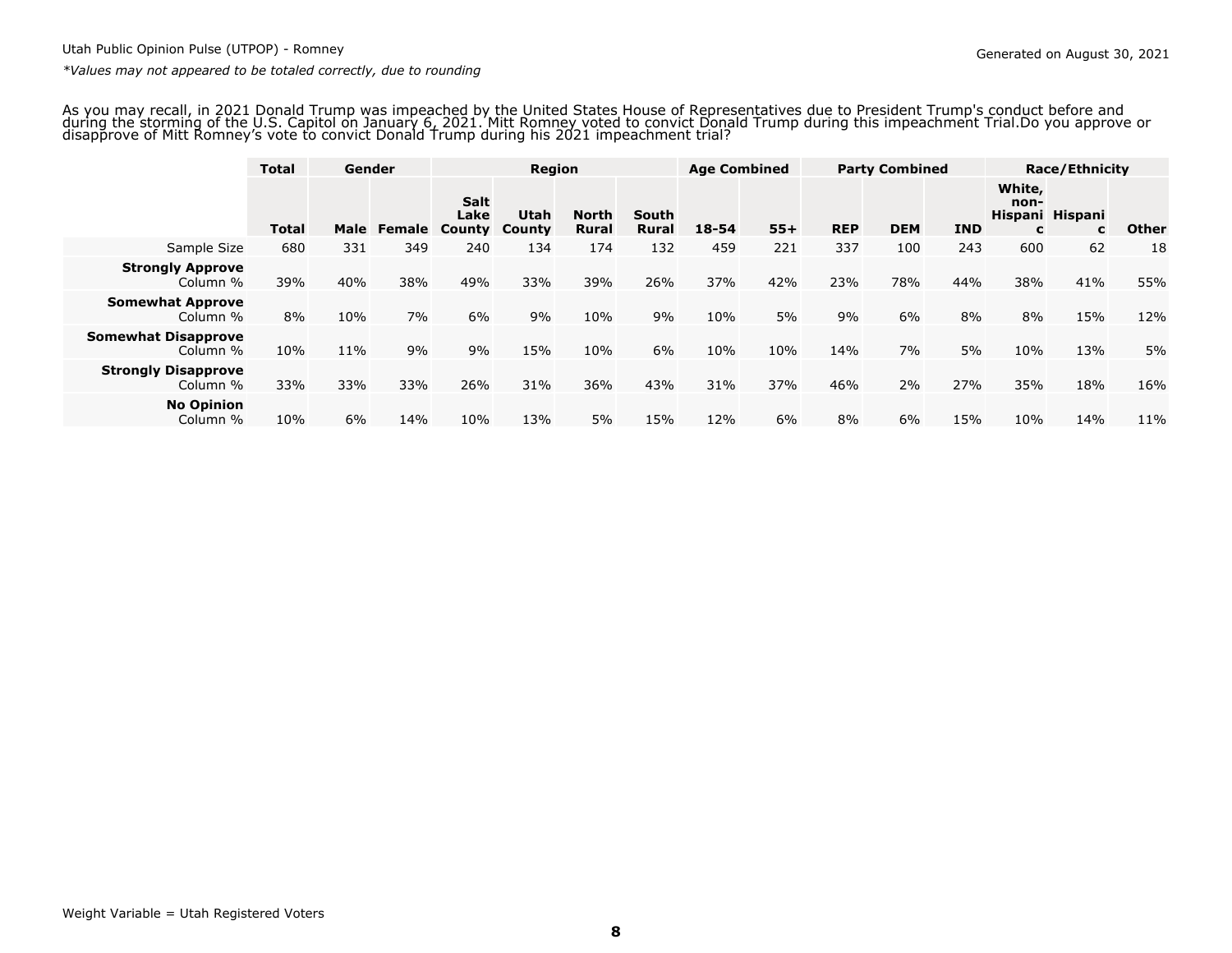### Of the following, who would you rather be your US Senator?

|                                                           | <b>Total</b> |     | Gender      |                               | Region                |                       |                       | <b>Age Combined</b> |       | <b>Party Combined</b> |            |            | <b>Race/Ethnicity</b> |                      |              |  |
|-----------------------------------------------------------|--------------|-----|-------------|-------------------------------|-----------------------|-----------------------|-----------------------|---------------------|-------|-----------------------|------------|------------|-----------------------|----------------------|--------------|--|
|                                                           | <b>Total</b> |     | Male Female | <b>Salt</b><br>Lake<br>County | <b>Utah</b><br>County | North<br><b>Rural</b> | South<br><b>Rural</b> | $18 - 54$           | $55+$ | <b>REP</b>            | <b>DEM</b> | <b>IND</b> | White,<br>non-<br>C   | Hispani Hispani<br>C | <b>Other</b> |  |
| Sample Size                                               | 680          | 331 | 349         | 240                           | 134                   | 174                   | 132                   | 459                 | 221   | 337                   | 100        | 243        | 600                   | 62                   | 18           |  |
| <b>Mitt Romney</b><br>Column %                            | 37%          | 40% | 35%         | 39%                           | 41%                   | 41%                   | 25%                   | 40%                 | 33%   | 35%                   | 32%        | 43%        | 38%                   | 29%                  | 39%          |  |
| A Republican other than<br><b>Mitt Romney</b><br>Column % | 45%          | 44% | 45%         | 38%                           | 46%                   | 45%                   | 54%                   | 42%                 | 50%   | 63%                   | 3%         | 36%        | 45%                   | 47%                  | 20%          |  |
| <b>A Democrat</b><br>Column %                             | 18%          | 16% | 20%         | 23%                           | 13%                   | 13%                   | 20%                   | 19%                 | 17%   | 2%                    | 65%        | 21%        | 17%                   | 24%                  | 40%          |  |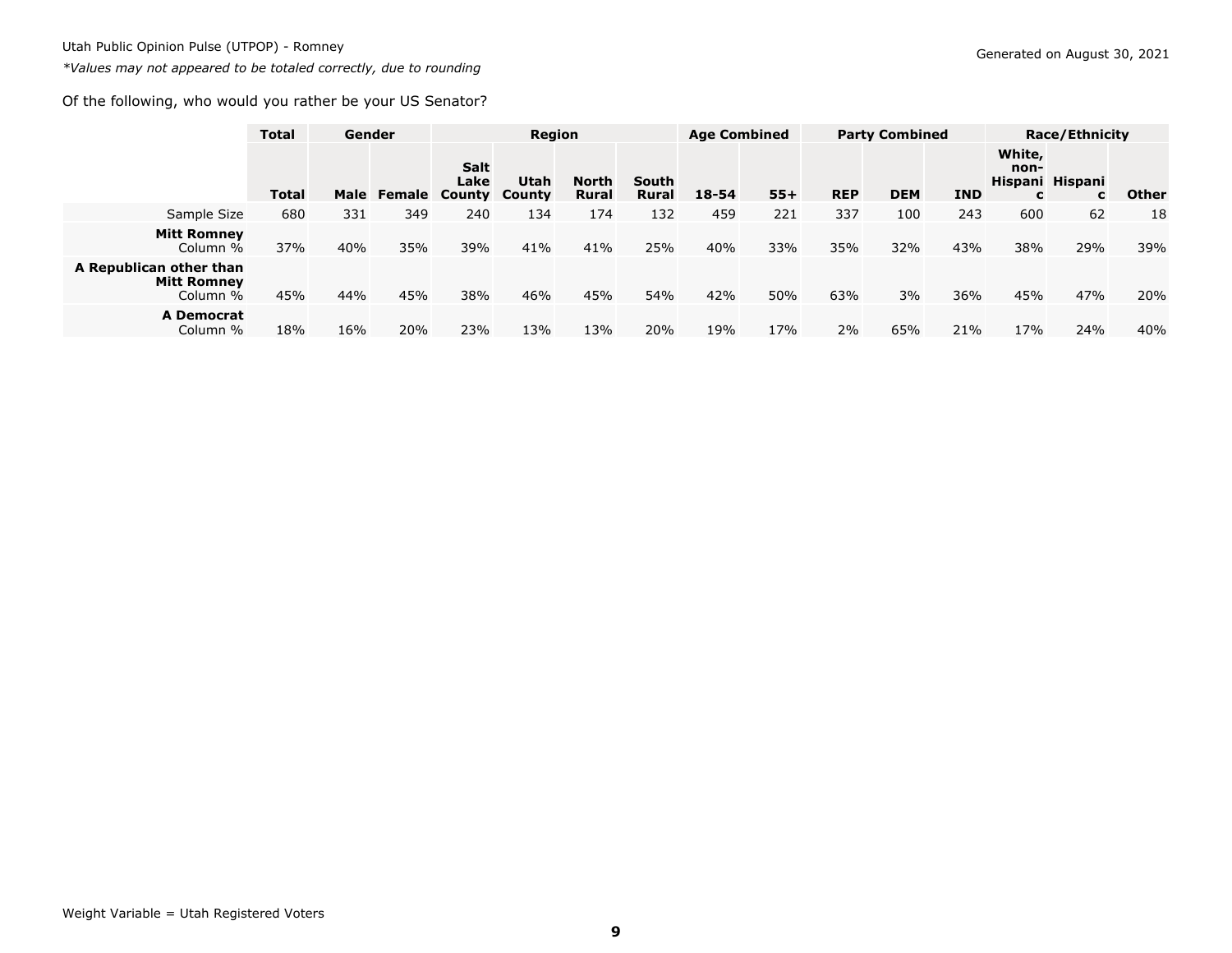Is there room for Donald Trump in today's Republican Party?

|                           | <b>Total</b> | Gender |     |                                           |                | Region                |                       |           | <b>Age Combined</b> |            | <b>Party Combined</b>    |                  |                     | <b>Race/Ethnicity</b> |              |  |  |
|---------------------------|--------------|--------|-----|-------------------------------------------|----------------|-----------------------|-----------------------|-----------|---------------------|------------|--------------------------|------------------|---------------------|-----------------------|--------------|--|--|
|                           | <b>Total</b> |        |     | <b>Salt</b><br>Lake<br>Male Female County | Utah<br>County | North<br><b>Rural</b> | South<br><b>Rural</b> | $18 - 54$ | $55+$               | <b>REP</b> | <b>DEM</b>               | <b>IND</b>       | White,<br>non-<br>C | Hispani Hispani<br>C  | <b>Other</b> |  |  |
| Sample Size               | 337          | 167    | 170 | 92                                        | 77             | 92                    | 76                    | 217       | 120                 | 337        | $\overline{\phantom{a}}$ | $\sim$           | 305                 | 26                    | 6            |  |  |
| <b>Yes</b><br>Column %    | 58%          | 57%    | 59% | 57%                                       | 50%            | 58%                   | 66%                   | 60%       | 53%                 | 58%        | $\overline{\phantom{a}}$ | $\sim$           | 58%                 | 60%                   | 56%          |  |  |
| <b>No</b><br>Column %     | 29%          | 34%    | 25% | 39%                                       | 25%            | 30%                   | 21%                   | 26%       | 34%                 | 29%        | $\overline{\phantom{a}}$ | $\sim$           | 28%                 | 35%                   | 44%          |  |  |
| <b>Unsure</b><br>Column % | 13%          | 10%    | 17% | 5%                                        | 25%            | 12%                   | 12%                   | 13%       | 13%                 | 13%        | $\overline{\phantom{a}}$ | $\sim$ 100 $\pm$ | 14%                 | 4%                    | $0\%$        |  |  |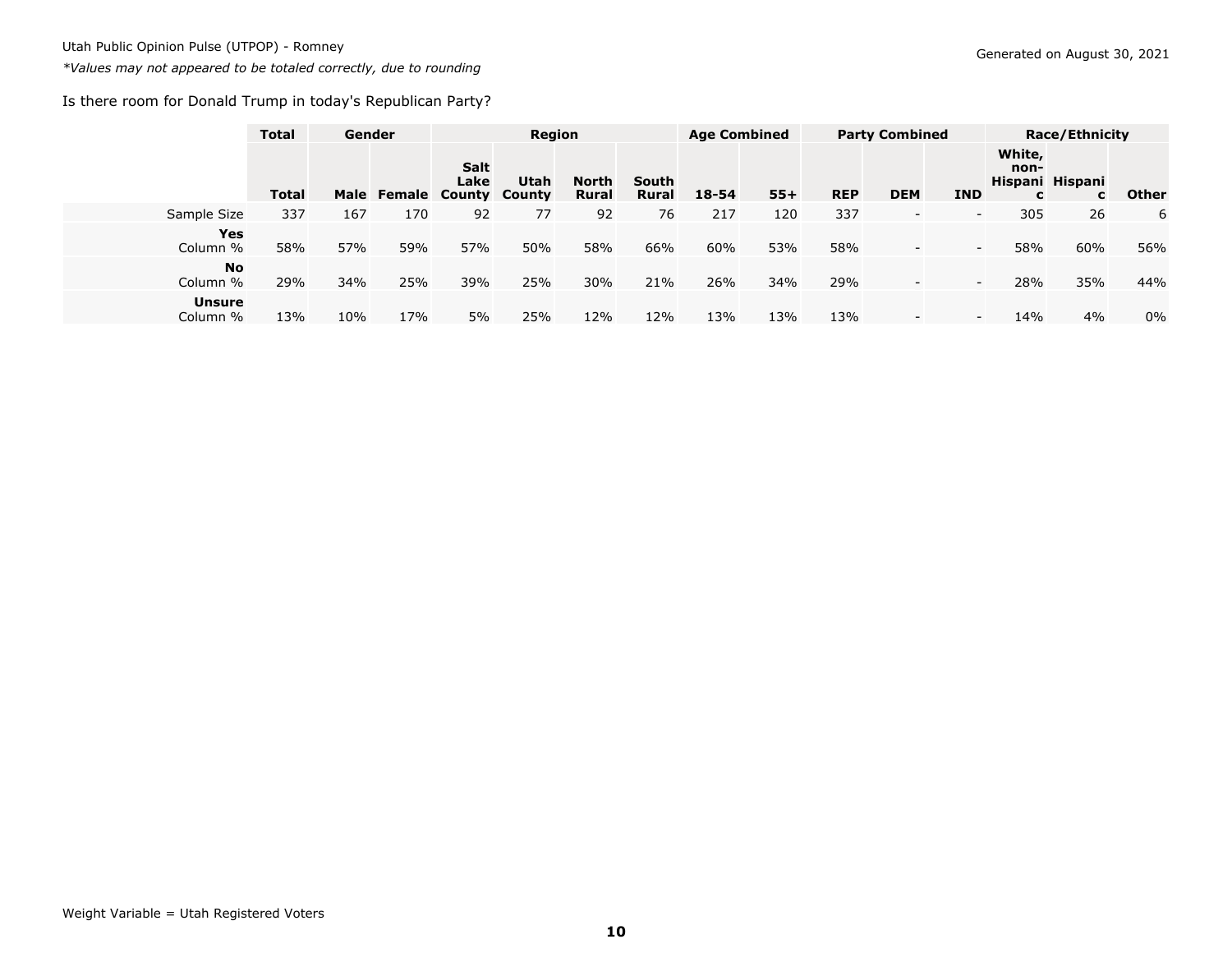Is there room for Mitt Romney in today's Republican Party?

|                           | <b>Total</b> |     | Gender             | Region       |                |                              |                       | <b>Age Combined</b> |       | <b>Party Combined</b> |                          |                 | <b>Race/Ethnicity</b> |                      |       |
|---------------------------|--------------|-----|--------------------|--------------|----------------|------------------------------|-----------------------|---------------------|-------|-----------------------|--------------------------|-----------------|-----------------------|----------------------|-------|
|                           | <b>Total</b> |     | Male Female County | Salt<br>Lake | Utah<br>County | <b>North</b><br><b>Rural</b> | South<br><b>Rural</b> | $18 - 54$           | $55+$ | <b>REP</b>            | <b>DEM</b>               | <b>IND</b>      | White,<br>non-<br>C   | Hispani Hispani<br>C | Other |
| Sample Size               | 337          | 167 | 170                | 92           | 77             | 92                           | 76                    | 217                 | 120   | 337                   | $\overline{\phantom{0}}$ | $\sim$          | 305                   | 26                   | 6     |
| <b>Yes</b><br>Column %    | 42%          | 49% | 36%                | 51%          | 37%            | 54%                          | 23%                   | 44%                 | 40%   | 42%                   | $\overline{\phantom{a}}$ | $\sim$          | 43%                   | 35%                  | 52%   |
| <b>No</b><br>Column %     | 44%          | 47% | 40%                | 36%          | 38%            | 36%                          | 67%                   | 43%                 | 45%   | 44%                   | $\overline{\phantom{a}}$ | $\sim$          | 42%                   | 57%                  | 48%   |
| <b>Unsure</b><br>Column % | 14%          | 4%  | 24%                | 13%          | 25%            | 9%                           | 10%                   | 14%                 | 15%   | 14%                   | $\overline{\phantom{a}}$ | $\sim$ 100 $\,$ | 15%                   | 8%                   | 0%    |